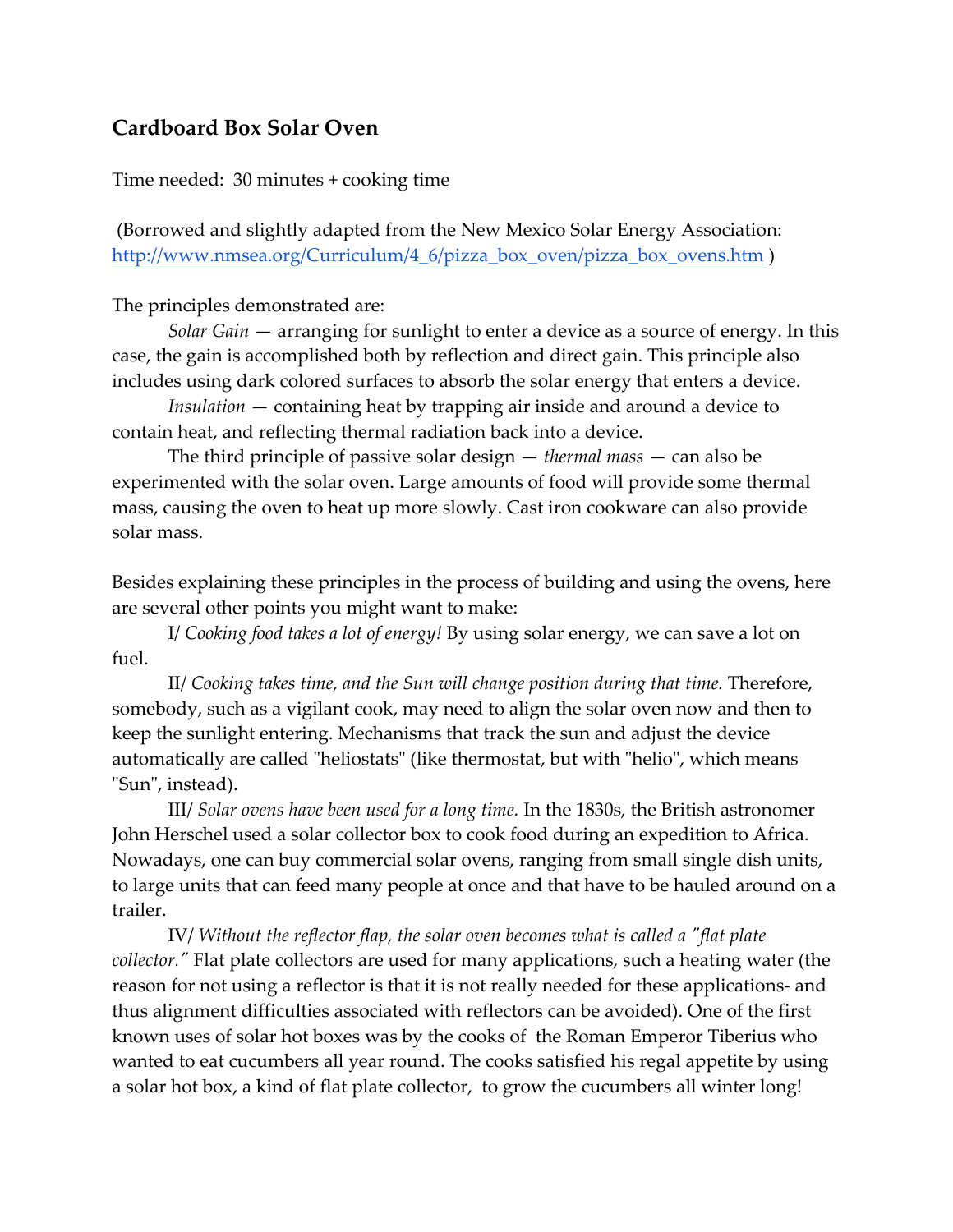Nowadays, many people also use flat plate collectors to heat water for their pools and houses.

The simplest pizza box solar oven design, as given below, can get up to two hundred degrees Fahrenheit on a warm sunny day, enough, for example, to make s'mores. Several optional features will enable the oven to get even hotter, which may be desirable in cooler weather, or for more serious cooking. One should allow ample time for cooking — roughly twice as long as would take in a conventional oven, and for smore's, it works best to leave the sandwiches open while cooking so that direct sunlight falls on the marshmallows and chocolate chips. We do not recommend trying to use the oven outside in temperatures below about 60 degrees Fahrenheit. If it's cool outside, try a sunny window sill.

## **Materials needed:**

1 large size pizza box, or any cardboard box about 16 inches square, and 2-4 inches deep

Several feet of aluminum foil 1 sheet black construction paper 2 1/2 feet of clear plastic oven wrap masking tape black water-based nontoxic poster paint 2 feet of string clear plastic tape

Note: Avoid materials that you think might become toxic when heated.

## **Tools needed:**

scissors (teachers may also want to have a knife on hand to cut cardboard). ruler marker paint brushes, can of water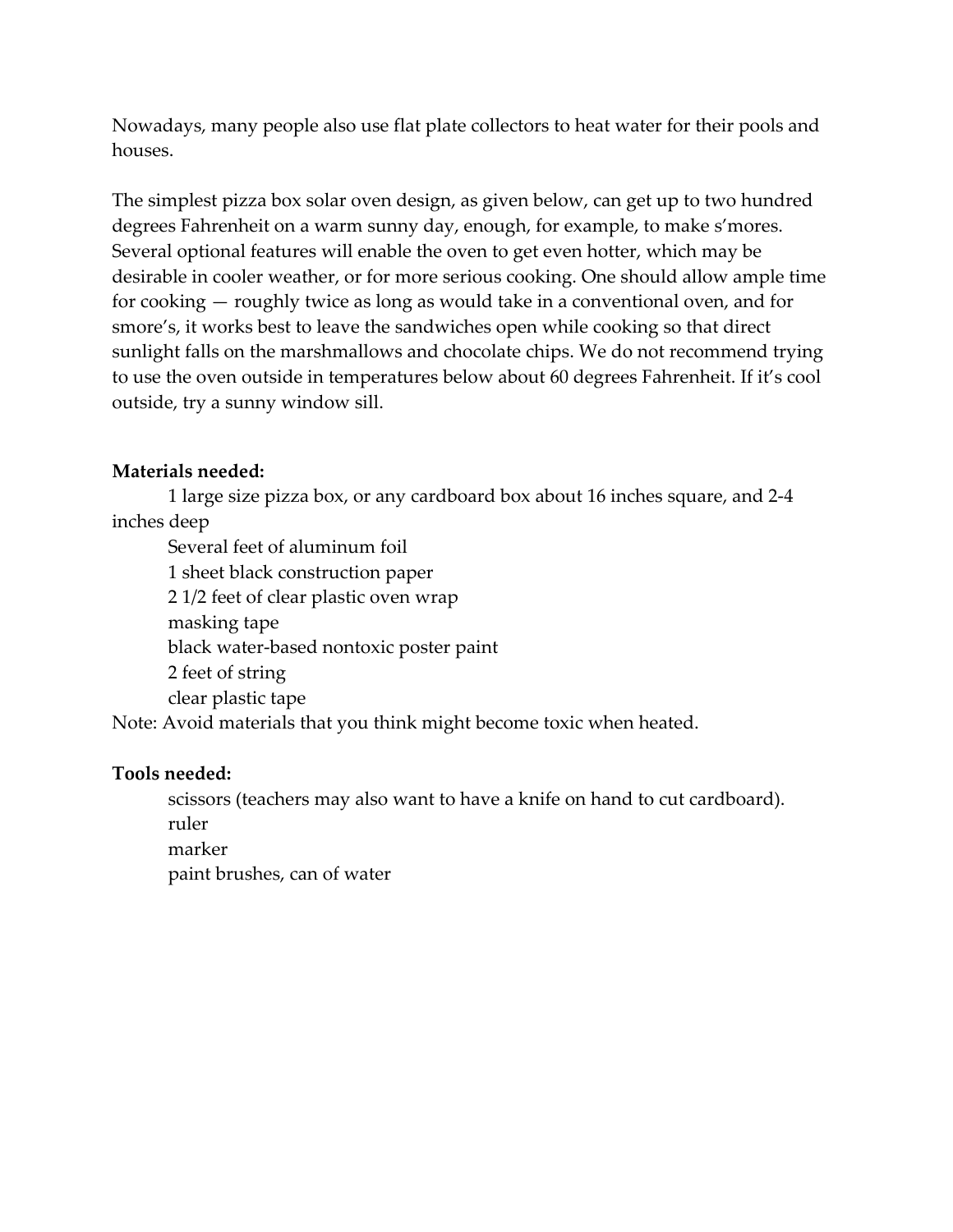### **Step-by-step construction:**

Assemble the cardboard box, and open it up.



On the top flap of the pizza box draw a square with a marker with edges spaced 1" from the four sides of the box. Cut along three of the lines, on the sides and on the front edge of the box, leaving the fourth line along the box's hinge uncut. Then fold open the flap, making a crease on the fourth line to form the reflector (see drawing above). Note: Extra supervision may be needed during this step, because students often cut along the fourth line as well by mistake (no problem if you do, you can make a hinge out of masking tape). Now tape aluminum foil to the inside surface of the top flap, with shiny side visible! This will form reflector, to reflect sunlight into the oven. Be careful to make as few wrinkles as possible, and smooth out whatever wrinkles occur.

Paint the inside of the box with the black tempera paint.

Carefully stretch the plastic oven wrap over the opening of the box, sealing the edges with tape to seal the air in.

Cover any air leaks around the box edges with tape, except while making sure that the box can still be opened, so you can place food inside the box and remove it later.

Go outside in the sunlight and place oven on a flat, level surface.

Open the lid, and place food on a paper plate inside the oven.

Use string and masking tape to tie back and adjust the reflector, so that sunlight is reflected into the oven, and especially onto the food.